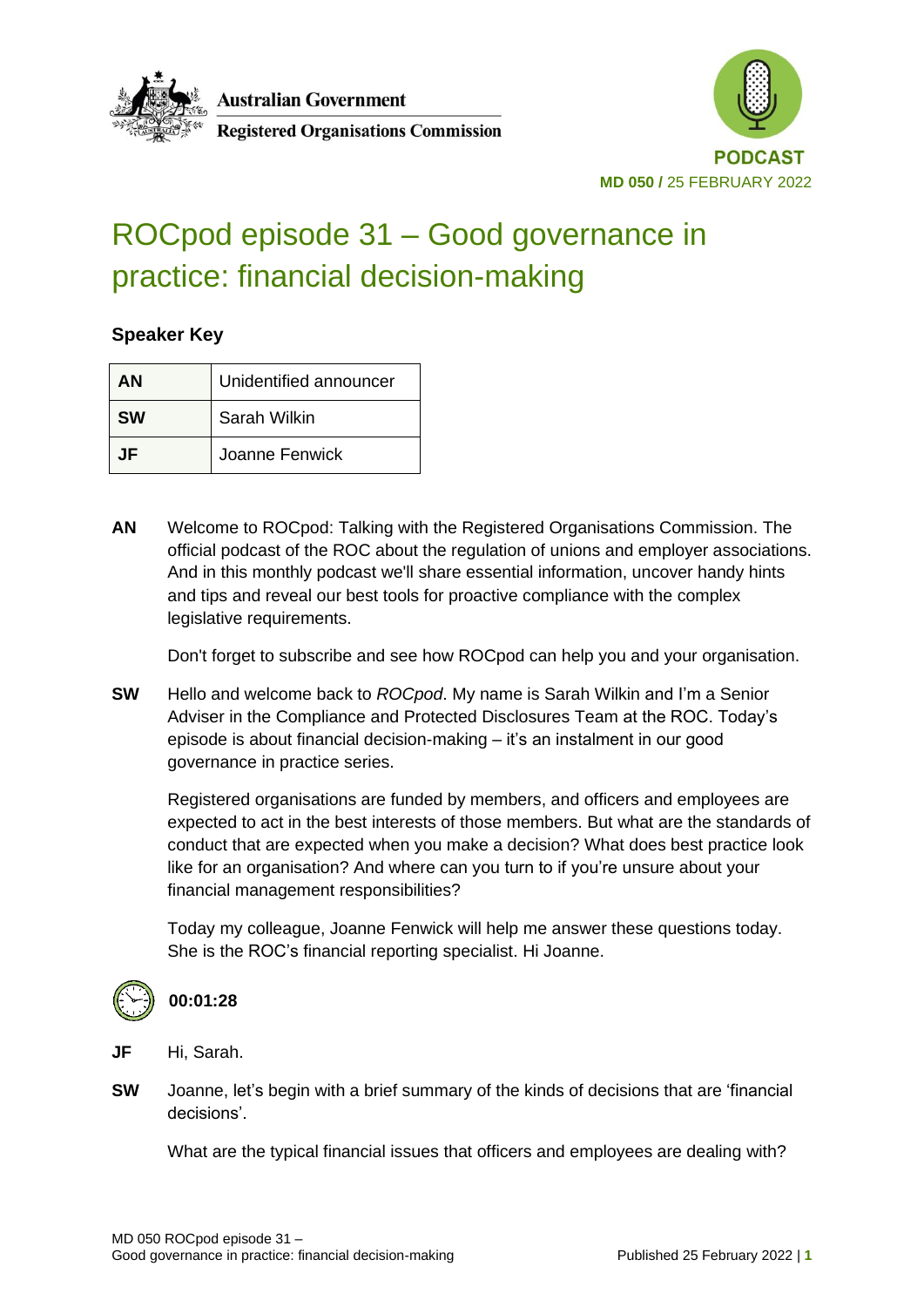

- **JF** Well Sarah, all sorts of financial decisions are made in registered organisations. Some involve modest amounts of money. For example, using a corporate credit card to pay for office supplies. Or paying an account on behalf of the organisation. You actually might have a finance team who are dealing with routine transactions every day. Or perhaps you're an office-holder who travels, and you use a credit card to pay for work-related expenses.
- **SW** Ok, so what are some of the really *big* financial decisions that are made in registered organisations?
- **JF** Well the committee of management and some office-holders, in particular executive members like the President or Secretary, can actually have significant decisionmaking powers. It could include having the authority to purchase and sell assets and enter into contracts, including engaging an auditor or other service providers.

Your rules will outline the powers of your office-holders, including whether they can participate in decisions relating to your organisations' financial management.

But whether you're paying for office stationery, you're involved in a property purchase, or you're granting a loan or donation, there are standards of conduct that you'll be expected to follow.



#### **00:02:45**

**SW** So having the authority to purchase goods is an obvious example of a financial duty. Others might even be issued with a credit card and that can also be relevant to the organisations' financial reporting obligations. Some reporting units hold an exemption certificate from financial reporting because they have no financial affairs. But if an officer or employee buy things for the reporting unit using a corporate credit card this actually *is* a financial affair. So in those circumstances, you shouldn't seek an exemption from financial reporting under section 271 if your reporting unit has and uses a credit card.

Joanne, you said that there are standards of conduct expected of financial decisionmakers. Let's talk about the statutory duties under the *Fair Work (Registered Organisations) Act* (and we're going to call this the RO Act for short). They apply to officers, and sometimes even employees of registered organisations in some circumstances.

So, how are the statutory duties relevant to financial decisions that are made?

**JF** So officers are expected to act with care and diligence, and in good faith and for a proper purpose.

Officers and employees also have a duty not to misuse their position or information for a personal advantage, or to cause damage.

These are significant duties that apply to people involved in the financial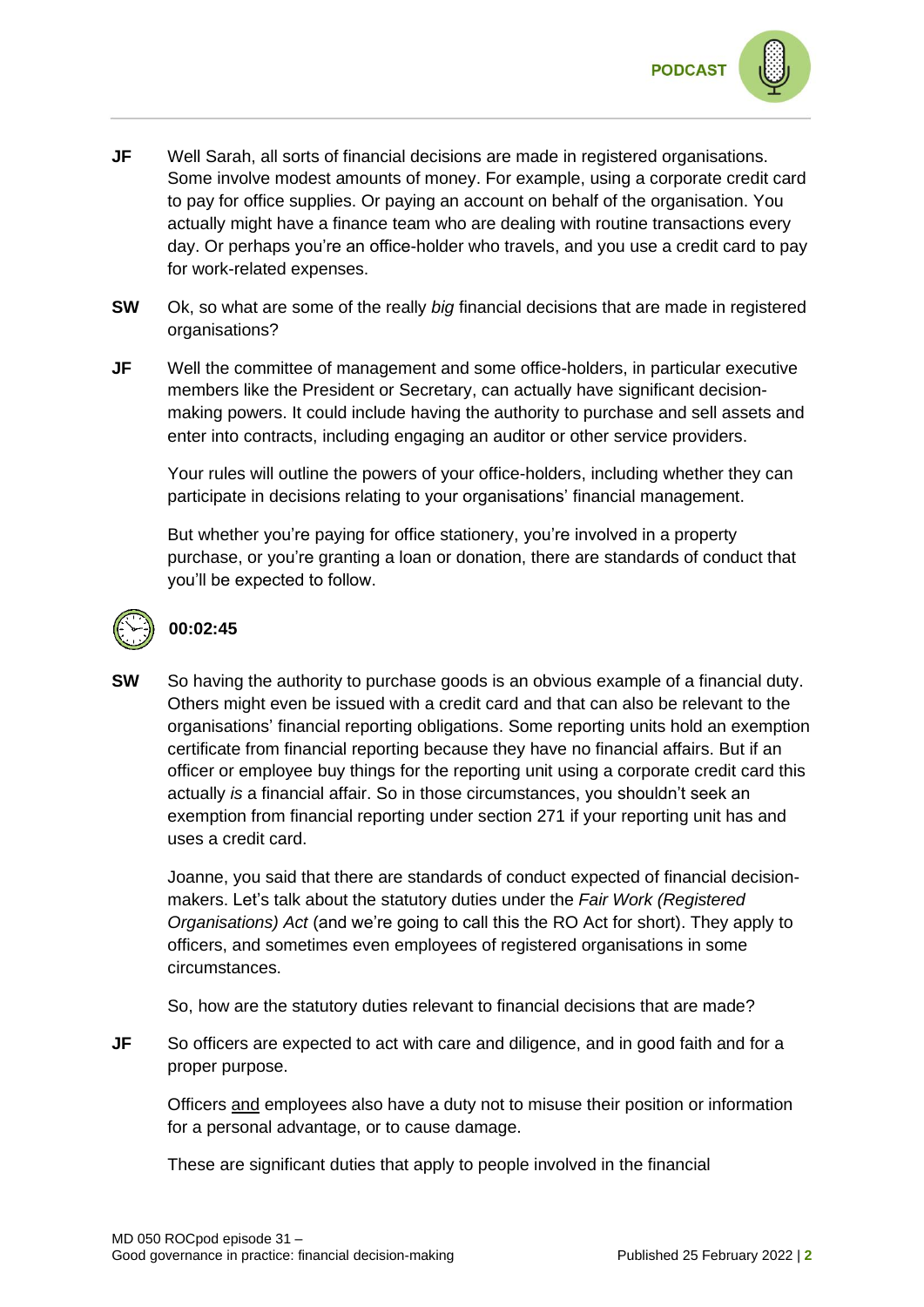

management of their organisation. There may be penalties if you breach the duties, and we've seen Courts hand out civil penalties to officers *and* organisations. Some breaches are actually also criminal offences, so clearly they are very serious.



#### **00:04:17**

- **SW** I see. Do you have an example you can share with us where the statutory duties were breached?
- **JF** Sure, Sarah, So in one case the Federal Court found that 3 senior officers of a branch breached their duties when they failed to follow financial procedures. The officers actually signed blank cheques and shared bank PIN numbers with the office manager, who then just spent money without further involvement from the officers. They bypassed the procedures because it was convenient. But the Court found they had ignored the significant financial controls of the branch, which sent the wrong message to other people that it was ok to ignore the rules.
- **SW** So proper financial decision-making involves following your rules and policies relating to financial governance.

And in this matter, you had some officers of the branch also breached their duty not to misuse their position. Could you tell us a little bit more about their conduct?

**JF** Yes, that's correct. So the Branch's Secretary and Assistant Secretary used the branch's money to pay for travel expenses for themselves and their spouses to attend a wedding. They received a personal financial advantage at the expense of the Branch. This was clearly in breach of the rules, and the Court ordered the officers to pay compensation to the branch.



#### **00:05:30**

**SW** Right. So we've seen a few examples in our jurisdiction where poor governance controls have resulted in significant financial loss to the organisation …Thank you Joanne for the quick summary. And if you would like to know more about the statutory duties of officers, we've actually produced a governance podcast with practical examples and tips. It's episode 25 ('the duties of officers')– you can go back and have a listen. We've also published summaries of cases in plain English on our website.

Joanne, you mentioned the rules of registered organisations. How do these rules impact the financial management of an organisation?

**JF** Now under the RO Act there is an obligation on organisations that their rules require the organisation and its branches to develop and implement expenditure policies. This also extends to the ways in which the organisation's property is controlled and its funds invested, the conditions under which funds may be spent including the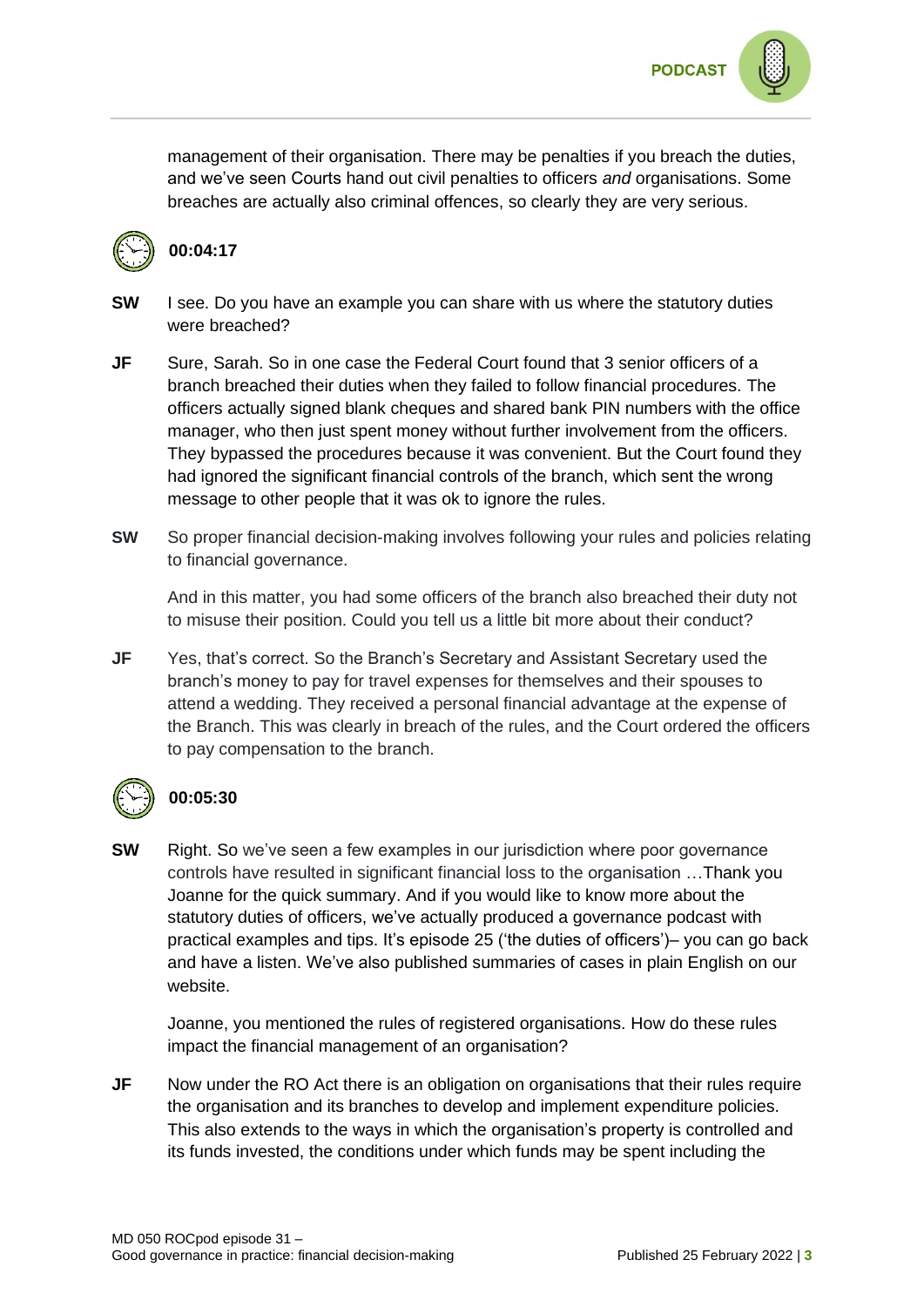

approval of loans, grants and donations.

- **SW** And we see the policies and procedures of organisations are also an important part of regulating financial decisions, aren't they?
- **JF** That's right, Sarah. We see how important they are in investigations, in particular where they involve allegations of financial misconduct. So in an investigation, we review the rules and policies of organisations. What we've found on several occasions are policies that they just don't have enough checks and balances to monitor and scrutinise spending and other financial decisions.

In some instances, the organisation has policies, but they are sort of like grey areas where the obligations aren't crystal clear, which means that the officers are filling in the gaps. Sometimes we find there isn't a positive culture that promotes people to follow them – just like the case we've just spoken about. Or the policies actually aren't enforced to any great extent by the organisation.

Record keeping processes are also a critical part of financial governance, and our investigations have revealed some deficiencies in record-keeping processes as well.



#### **00:07:35**

- **SW** So one practical step that an organisation could take today is to review their policies?
- **JF** That's right. So if it says there's an allowed spending amount for something, say how much it is, explain when it's actually available. And use examples. Talk to your officers and financial people about when it is being used now and put clear guidelines so that every single officer knows when they can or can't use, for example, their credit card.

Then make sure your officers are enforcing it, work on your culture so everyone does it right. Good financial decision making starts with great guidance about what's allowed.

**SW** We've mentioned the standards of conduct expected of financial decision-makers in registered organisations – for example, to act in good faith and for a proper purpose. We'd also expect the organisations' rules, its policies and its people in leadership to set those standards.

Now where else can officers find out about their responsibilities?

Let's say I'm a new officer on a committee of management. How can I find out about my duties?

**JF** So if you are a new committee of management member and you want to know what your duties are, the first place to go is to the rules of the organisation. So they will identify the responsibilities of the committee of management. Then the next step would be is to go to your policies.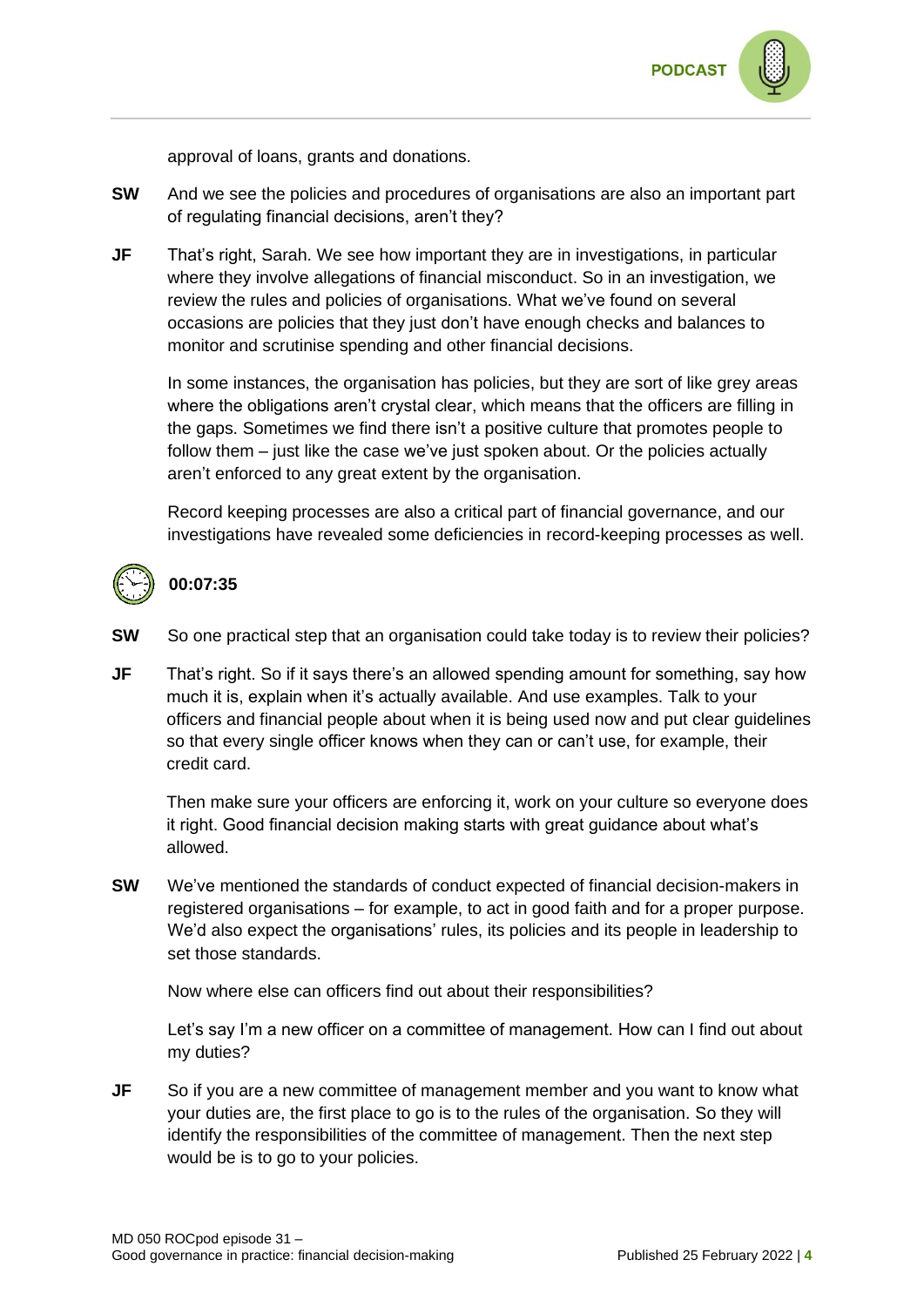

- **SW** Ok, so when I make a decision as part of a group can I just rely on the people around me and trust that they're all going to do the right thing?
- **JF** No, you can't. So all officers are responsible for their decisions, even if they're sitting on a committee and making a decision as a group.
- **SW** So members of a committee can be held *individually* responsible for decisions made by that committee?
- **JF** Yes, they can. And for this reason, it's important to ask questions *before* you approve a financial transaction, especially if you have any doubts, or you don't understand something. We know that officers come from a range of backgrounds – and not everyone is a finance expert. But at the end of the day, you must be satisfied your decisions are in the best interests of your members. In some cases, you might need to make further enquiries to be certain about that.



#### **00:09:42**

- **SW** And is it the same for a paid officer, and officers in an honorary position? Are they both these officers held to the same standards?
- **JF** Yes, the duties apply to all officers with financial management duties.

The starting point for a new officer, whether you're paid or in voluntary position, is the financial governance training course that is actually required under the RO Act*.* Officers **must** complete the training within 6 months of taking office, unless they get an exemption because of existing skills, qualifications or experience.

The training actually isn't just for new officers to an organisation. If you move from one office to a different one, and it actually has financial duties, you'll need to complete the training again or get an exemption.

- **SW** And this training also isn't just for the really big offices in registered organisations, like the Secretary or the President, is it?
- **JF** No, it isn't. So organisations will have a much wider list of officers who exercise financial management duties. Committees of management, for example, approve financial reports – so members of committees of management must complete the training or get an exemption. Other officers might sit on a conference, which can collectively decide how money is spent. So each of those officers must do the training too.

So you will actually need to consider your rules and the practices and policies of your organisation to determine which of your officers have financial management duties and therefore, must do the training.

**SW** If you're not sure whether an officer exercises financial management duties, what we'd recommend you do is get in touch with the ROC for tailored assistance. The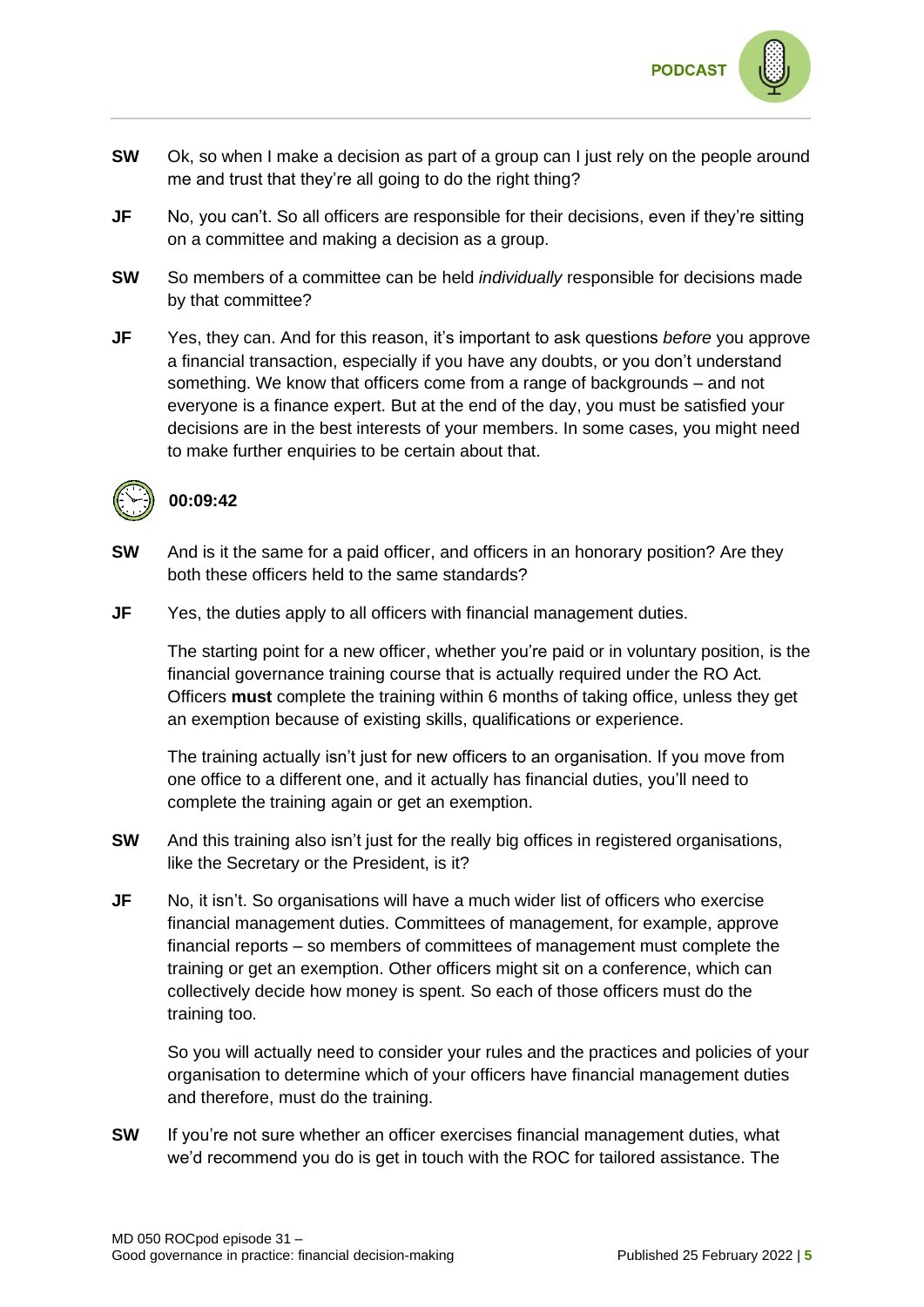requirement under s 293K is a civil penalty provision, and for all the reasons we'll talk about in today's podcast, the training is critically important to financial decisionmaking.

Joanne, can you explain a little but about what the training involves?

**JF** There are several providers of approved training. Some are delivered online and others are approved for in person training.

But they must all cover some core units, including the statutory duties of officers, the financial reporting process and conflicts of interest. And there's an evaluation component to ensure participants understand the content.



## **00:11:47**

**SW** So as a financial decision-maker you must understand your powers and duties, and also the expected standards of conduct. Training is an ongoing process. So if you're in the same office for years, the legislation doesn't require you to re-do the training, unless you change to a different office. But it's best practice to do refresher training. We've heard of some organisations building this into their governance procedures because they recognise the benefit to their officers *and* the organisation.

Now a key role of the committee of management relates to the preparation and approval of the organisation or branch financial report. Joanne, can you further explain this function?

**JF** Yes, so for a member, the financial report provides them with an insight on the overall financial position and viability of their organisation or branch. It allows them to see how their money is being spent and invested. All of the financial decisions that the committee of management have been involved in, and some that they have not, will be represented in this financial report.

Now the committee of management must also pass a resolution that the financial statement and notes comply with the Australian Accounting Standards, the Commissioner reporting guidelines, that they give a true and fair view of the financial performance, the financial position and cash flow of the organisation or branch and they believe they are able to pay their debts when they become due and payable.

Now every committee of management member is *personally* responsible for this resolution, so they need to ensure that they are have enough information and knowledge of the financial report and the operations of the organisation or branch to be able to pass that resolution.



#### **00:13:23**

**SW** Ok, so what are some steps that a committee of management member can take to ensure they are in a position to have the confidence to agree with those statements?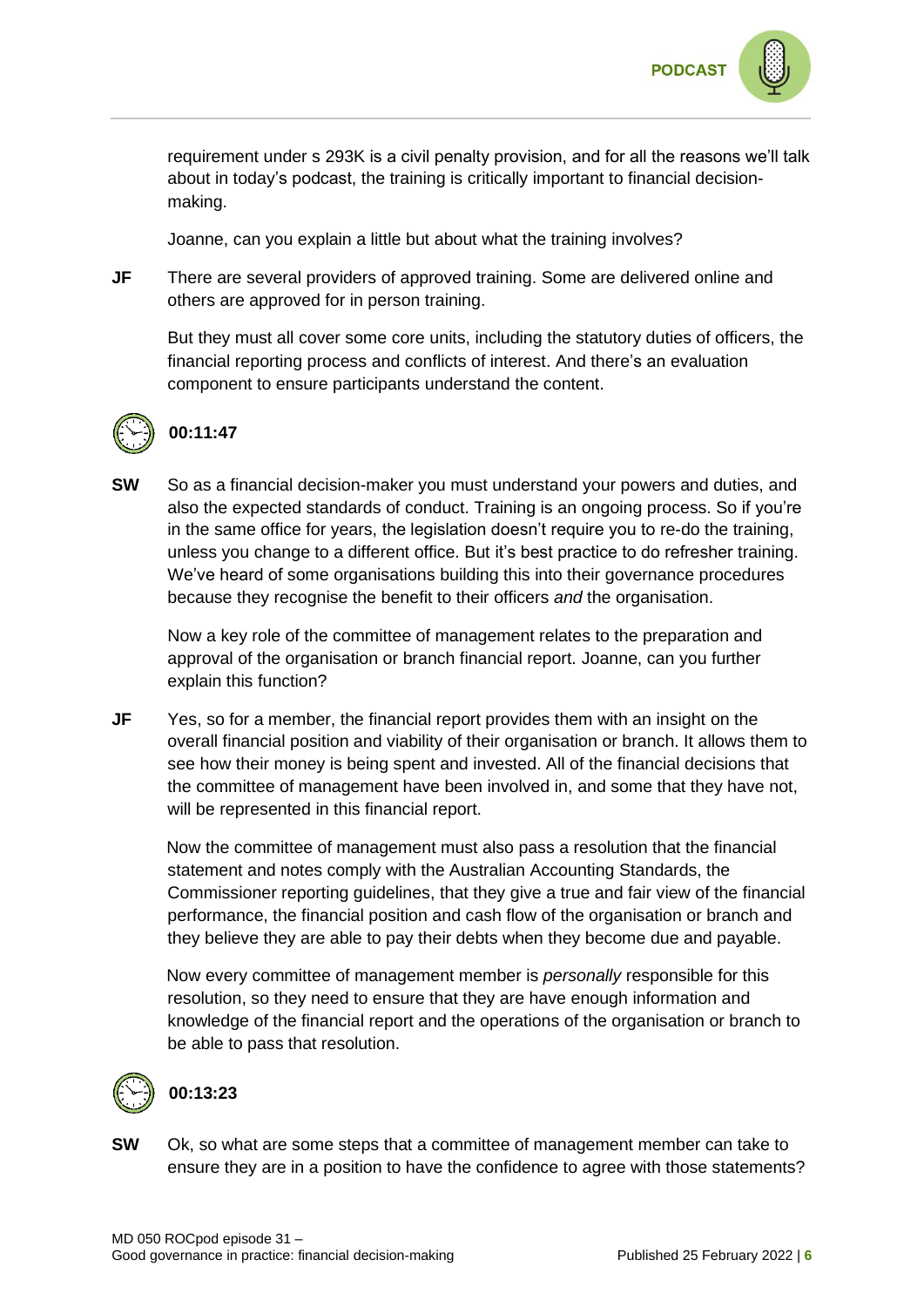

**JF** Well attending the financial governance training course is a great start. This will provide an overview of key financial processes and understanding the financial statements. Also look at reviewing monthly financial reports and this will help you track revenue and expenditure. Look at significant changes in categories of expenditure, for example, has there been a big change from one month to the next or even from last year to this year? Seek an explanation for unusual or large expenditure items especially if you can't recall those items being approved at a previous committee of management meeting.

Another good thing to do is to look at the balance of the organisation or branch bank account, their accounts payable (so that's the amount that the organisation or branch owes) and accounts receivable (the amount that is owed to the organisation or branch). Are there significant increases or decreases in any of these items? Things like a decreasing bank account with increasing payables and receivables can actually signify some trouble!

- **SW** There is a great resource on our website which is a guide to understanding financial statements. It's especially useful for people like me who don't have a finance background.
- **JF** Yes, the guide to understanding financial statements includes an overview on common accounting terms and principles along with some financial ratios. You can use it to further examine an organisation or branches financial performance and position.

But overall, it's really important for all office holders to know what they are responsible for under their organisations' rules, know the policies and procedures of the organisation and make sure to follow them and actively participate in meetings. Make sure you have all the required information you need to be satisfied with the decisions being made.



#### **00:15:13**

- **SW** Joanne, you mentioned earlier that record-keeping is a big part of running a registered organisation. Could you explain this further?
- **JF** The RO Act requires that organisations and branches to firstly, keep financial records that correctly record and explain the transactions and their financial position. It also requires that the financial records are kept in a way that will enable a financial report to be prepared and in a way that will enable the financial report to be conveniently and properly audited.

Also, as part of the financial reporting process, the committee of management must pass a resolution relating to various items including that their financial records have been kept and maintained in accordance with the RO Act.

**SW** Keeping records is also important for financial decision-making. But what kinds of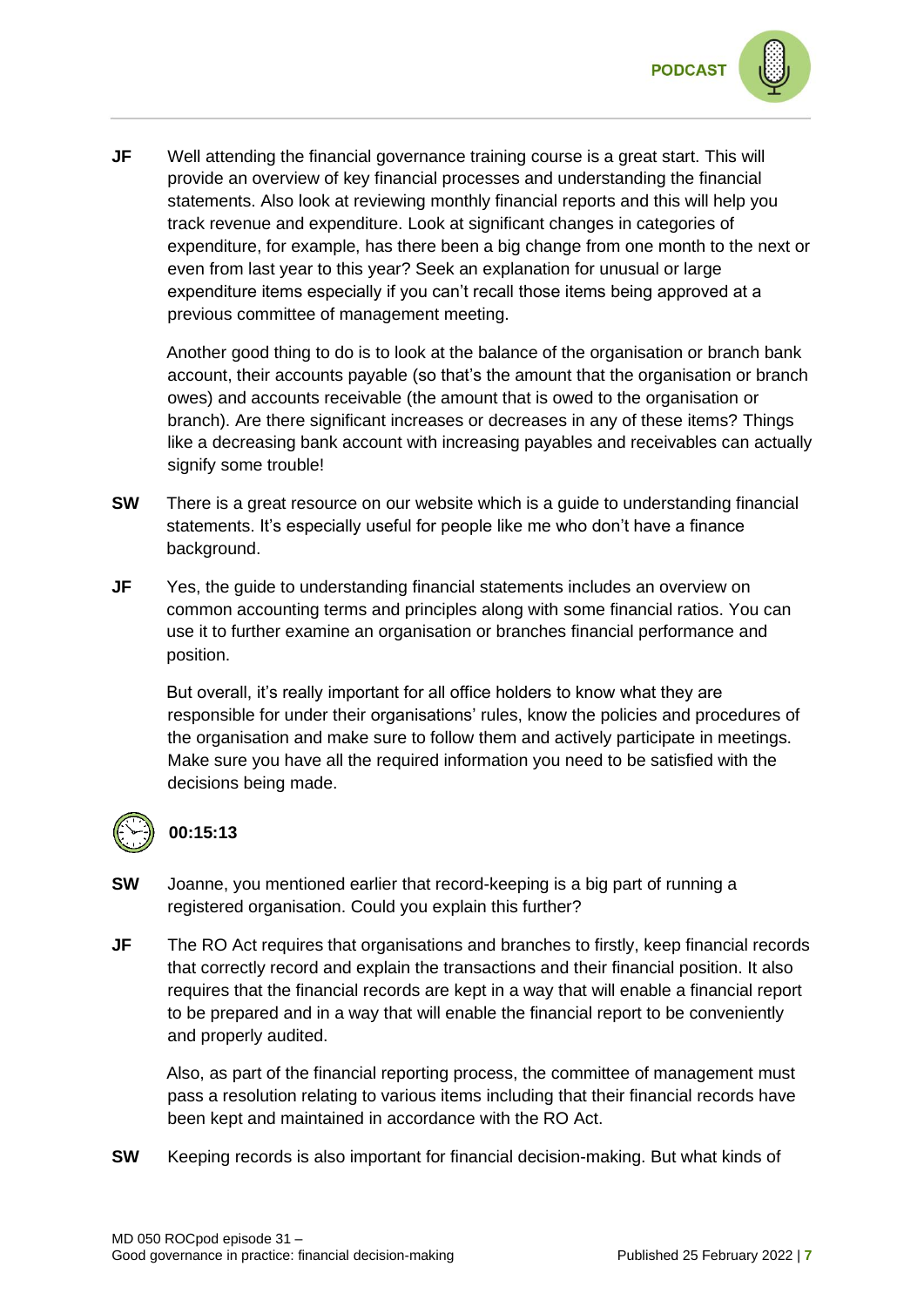

records are relevant to financial decisions?

**JF** So for day-to-day transactions, it's best practice to keep receipts and reconcile them monthly with credit cards statements. Your expenditure policies should require officers and staff to record how they spend the organisations' money and have an approval process for all purchases.

So for example if you're on a work trip, make sure that credit card purchases are authorised under your organisations' expenditure policies. Your policy may have a daily rate for expenses like meals and accommodation – it sort of sounds obvious, but it's important for credit card holders to understand those policies!

Record-keeping is essential for confirming that you're using your credit card appropriately, and they can protect you if your spending ever comes into question. Trust me – you'll be *really* grateful for record keeping habits at audit time!



#### **00:16:48**

- **SW** Okay, so one practical step that I, as an officer holder, could take right now is to ensure that everyone is keeping receipts?
- **JF** That's right. Those records protect the officer and the organisation. Officers should be giving those receipts to the branch to compare to the credit card statements. But that doesn't mean you can't keep a copy for your own records as well. And if you're the officer, consider taking notes – If you have 12 receipts for petrol, maybe make a diary note for where you were going and why it was related to the organisation's business.
- **SW** They're good examples, but what about for large financials decisions?

Let's say you're involved in signing off on a big printing contract. What are some of the issues you might need to watch out for?

**JF** What comes to mind immediately is a conflict of interest. If possible, you shouldn't participate in decisions that benefit yourself, or even look like they might benefit you. Be aware of perception. Whistleblower disclosures are often based on what people observe, or what they *think* they may have seen.

It's preferable that these kinds of decisions are made by another group of officers (perhaps a committee of management, where the responsibility is shared with several people).

You must disclose to the organisation if you have a conflict of interest, and the organisation is legally required to record material personal interest disclosures in the minutes of meetings.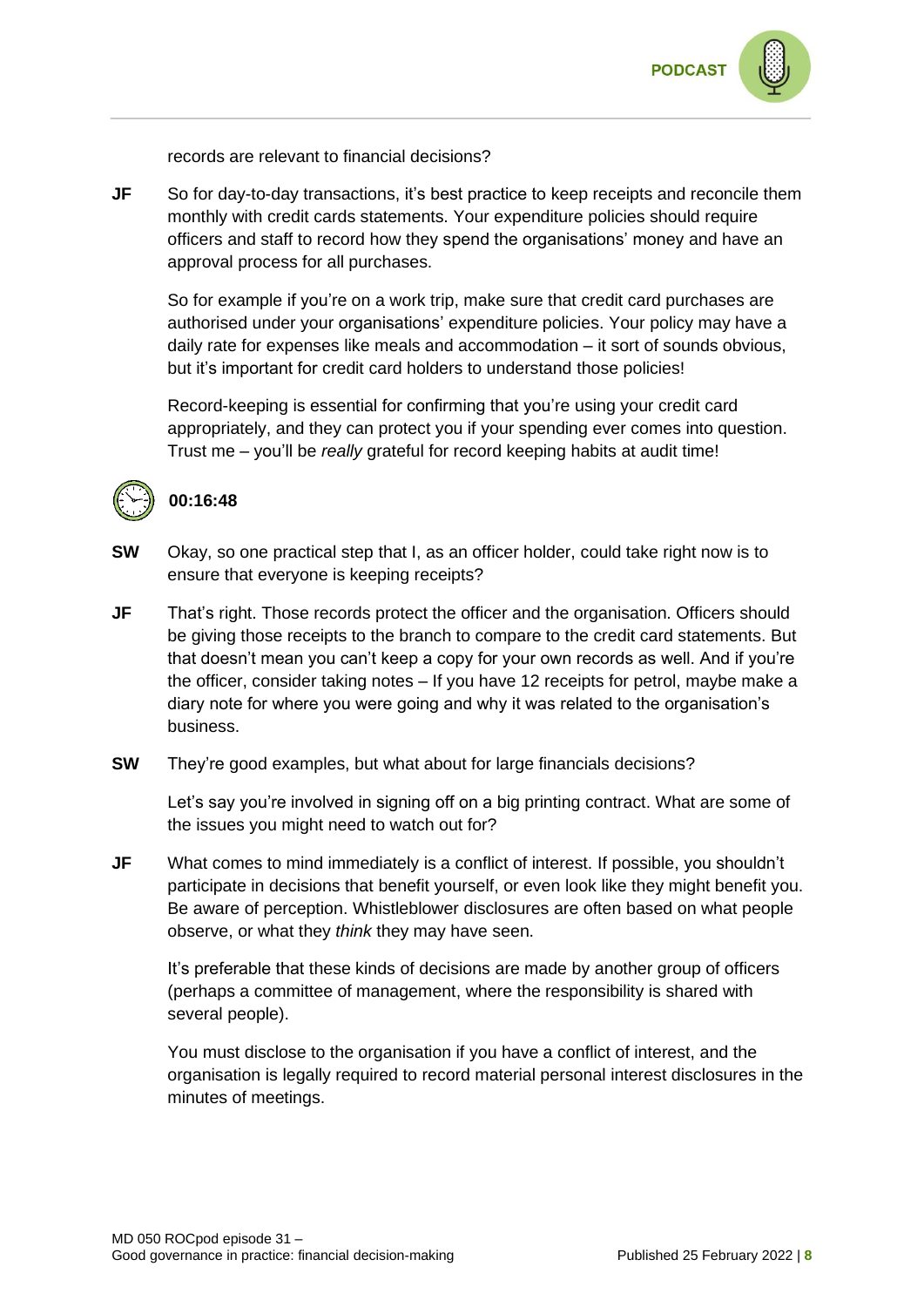### **00:18:06**

- **SW** Members can also request information about disclosures from the organisation. It's all part of the legal framework which is designed to promote financial decisions that are in the best interests of members.
- **JF** And look another issue that officers should be aware of *before* they make a financial decision is whether they have the authority to make it. It sounds simple, but you'd be surprised how you can get tripped up on this one.
- **SW** Could you give us an example?
- **JF** Sure, so let's say your branch executive is authorised under the rules to approve small loans of up to \$1,000. Anything more than \$1,000 is approved by the committee of management. So, if the loan amount is \$1,500 you'll need to make sure the decision is made by the committee of management.

Some organisations rules will actually require certain financial decisions to be made in a meeting. So, you have to make sure that you hold that meeting!

The lesson here is to refer to your rules and policies, and don't approve anything beyond your authority. Loo and if you do, even if it's unintentional or you think it's about a nominal value, own your mistake. It's a good idea to keep records about the actions you've taken to fix it.



#### **00:19:10**

- **SW** As we all know, mistakes do happen. So what happens if an officer has spent money on their credit card and that isn't appropriate?
- **JF** This should be caught either by the officer themselves or the checks against receipts.

One step is to ensure your policies require the money to be paid back to the organisation. It's an important part of a compliance culture. It helps deter inappropriate spending, protects the organisations funds, and educates everyone on what is acceptable. Make sure you also check your policy for if it was unclear around this spending. Maybe include an examples so other officers don't make the same mistake.

But owning that mistake is also important. This is where a speak up culture protects an organisation, it empowers people to not just speak up about things they see that aren't correct, but also mistakes they themselves have made.

**SW** Yes and the everyday habits can make a real difference to supporting and monitoring good financial decisions. Steps like keeping records and having meeting procedures, they're all essential to the oversight and management of individuals – wouldn't you say that Joanne?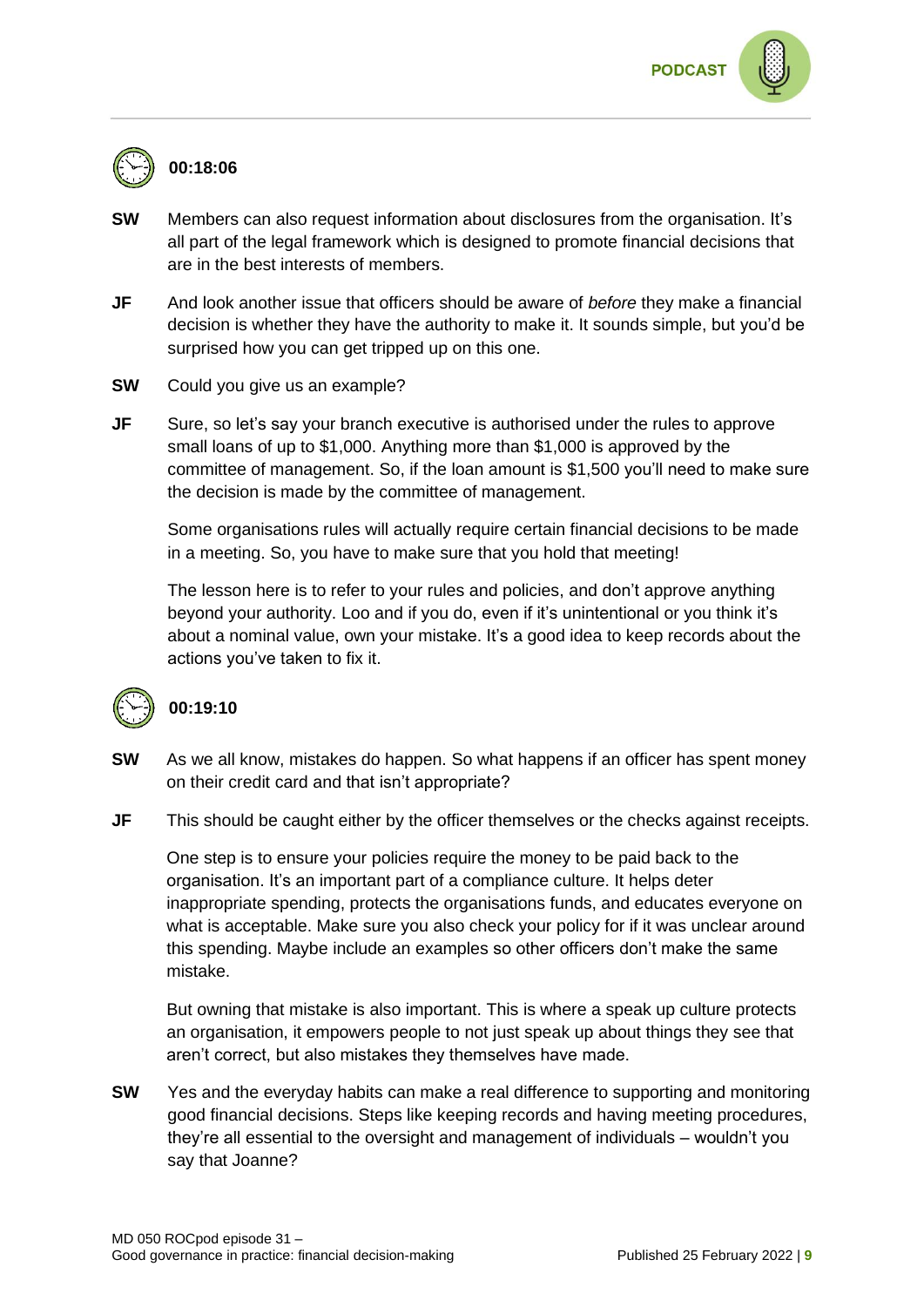

**JF** Yes, absolutely! Another example are your meeting minutes. The rules of your organisation are the starting point for determining how you must record and keep minutes – but you'd expect the minutes to include the specifics about a financial decision that's been made, and who is responsible for any further action. If someone has declared an interest and excused themselves from voting, the minutes should record that the interest was announced, and the officer removed themself from that part of the meeting.

At the end of the day, minutes keep people accountable and can protect the organisation if someone later disputes a decision.

- **SW** So one issue we've identified with the recording of financial decisions involves decisions by both federally registered organisations AND their state counterpart. Can you explain what best practice record keeping for meetings look like for organisations that do have these state-based association?
- **JF** So it's always best practice for organisations to separate the business of the two entities, including the record keeping about any financial decisions that are made. Resolutions and decisions relating to the federally registered organisation can only be made by the federally registered organisation and, vice versa, the state-based association can only make resolutions and decisions relating to the state-based association. The minutes should be two different documents (even if the meeting is held on the same day and attended by the same people).

### **00:21:38**

**SW** Thank you Joanne, that's really great advice.

And if you want more tips on record keeping, you can go back and listen to our good governance episode about record keeping and decision-making – that's episode 11 of *ROCpod*.

We spoke earlier about the consequences of deficient financial governance practices – financial loss to the organisation, civil penalties, and even criminal penalties in some instances. So we know this stuff is important.

Before we finish today's episode, I want to highlight that there is help available.

Joanne, if I'm a leader of a registered organisation, an executive office-holder or a people manager, where can I go to make sure my organisation has got this covered? Obviously you'd want *all* your financial decision makers on the same page …

**JF** Look I'd recommend you connect with us in our 12-month ROC to You pilot program. We've spoken about some handy resources today – but many financial decisions are group decisions, so a conversation with your committee of management can serve as a reminder about the governance procedures that support good financial decisionmaking.